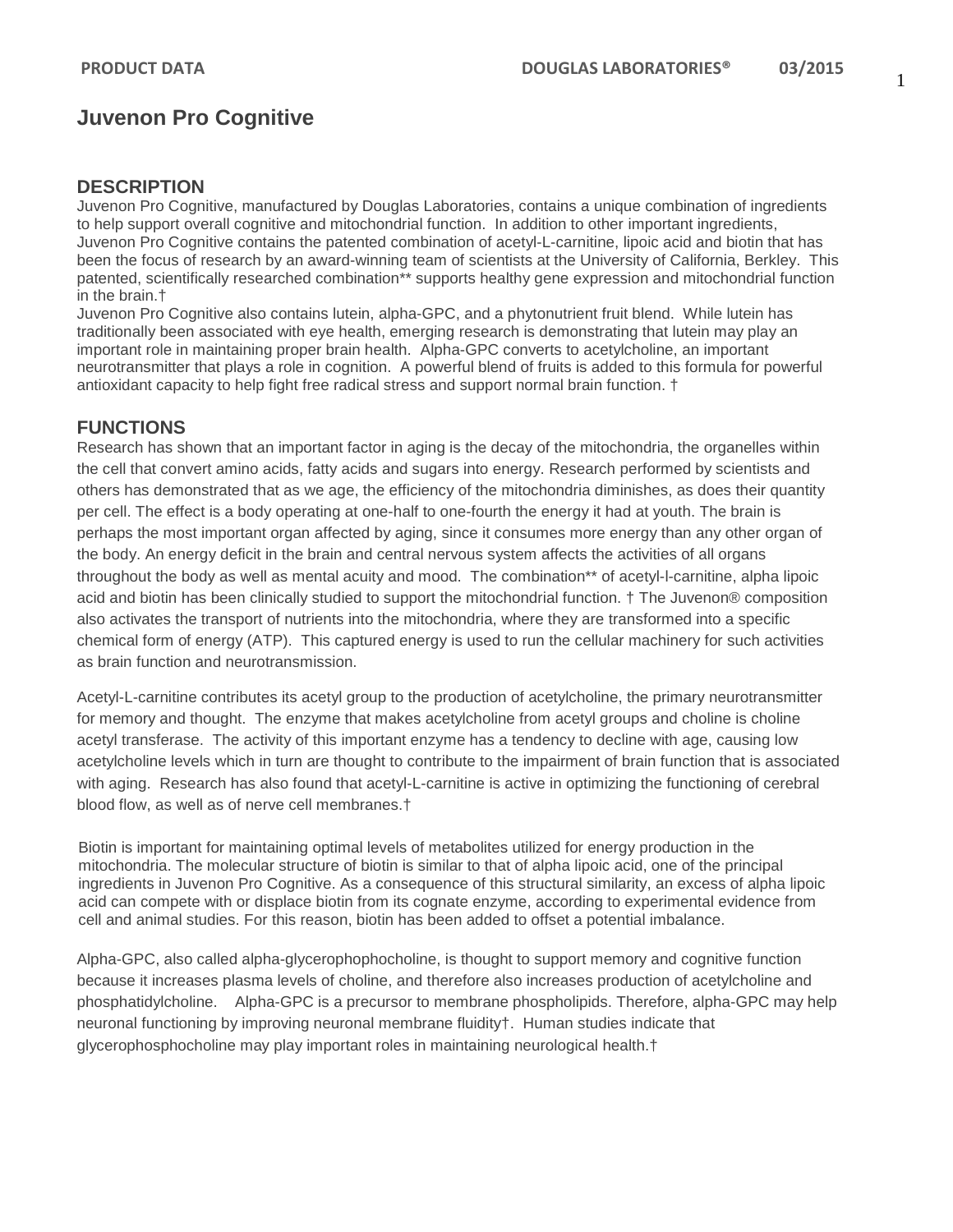# **Juvenon Pro Cognitive**

Lutein is a common carotenoid found in spinach and green leafy vegetables that transports across the bloodbrain barrier and accumulates in the macula and neural tissues. Data from the Nurses' Health Study showed that women who consumed a reported large amount of green leafy vegetables experienced less cognitive decline than those who ate fewer amounts of vegetables. Another clinical trial with 12 mg of lutein supplementation resulted in improved cognitive test results in elderly women. Berries are high in antioxidants and it is well documented that blueberries and fruit flavanoids play a significant role in memory support and a healthy aging brain.†

## **INDICATIONS**

Juvenon Pro Cognitive may be a useful dietary supplement for individuals who desire a patented, scientifically researched combination of nutrients plus antioxidants to support healthy aging and cognition.

## **FORMULA (#201308-90X)**

Serving size 3 vegetarian capsules Biotin ................................................................ 300 mcg Acetyl L-Carnitine HCI\*\*................................... 1,000 mg Alpha Lipoic Acid\*\*.............................................. 400 mg Alpha-GPC ........................................................ 100 mg (L-Alpha-glycerylphosphorylcholine) VitaBerry® Fruit Blend........................................ 100 mg Grape (*Vitis vinifera*, fruit), Grape Seed Extract (*Vitis vinifera*, seed), Wild Blueberry (*Vaccinium angustifolium*, berry), Wild Blueberry Extract (*Vaccinium angustifolium*, whole fruit), Raspberry (*Rubus idaeus*, berry), Raspberry Seed (*Rubusidaeus*, seed) Concentrate, Cranberry (*Vaccinium acrocarpon*, berry), Prune (*Prunus domestica*, fruit), Tart Cherry (*Prunuscerasus*, fruit), Wild Bilberry (*Vaccinium myrtillus L.*, whole fruit), Wild Bilberry Extract (*Vaccinium myrtillus L.*, whole fruit), Strawberry (*Fragaria virginia*, whole fruit). Lutein................................................................... 12 mg

Other ingredients: Hydroxypropyl methylcellulose (vegetarian capsule), cellulose, calcium carbonate, vegetable stearate, and silica.

\*\* Under License with JUVenon<sup>®</sup> Inc.

## **SUGGESTED USE**

Adults take 3 capsules daily with a meal, or as directed by your health care professional.

#### SIDE EFFECTS

If pregnant or lactating, consult your physician before taking this product. Alpha lipoic acid and acetyl-lcarnitine have been associated with gastrointestinal upset or skin rash in sensitive individuals.

**STORAGE** 

Store in a cool, dry place, away from direct light. Keep out of reach of children.

## **REFERENCES**

Shigenaga MK, Hagen TM, and Ames BN (1994) *Proc. Natl.Acad. Sci. USA* 91:10771-8.

Hagen TM, Ingersoll RT, Wehr CM, Lykkesfeldt J, Vinarsky V, Bartholomew JC, Song MH, and Ames BN (1998) *Proc. Natl. Acad. Sci. USA* 95:9562-6. [Acetyl-L-Carnitine].